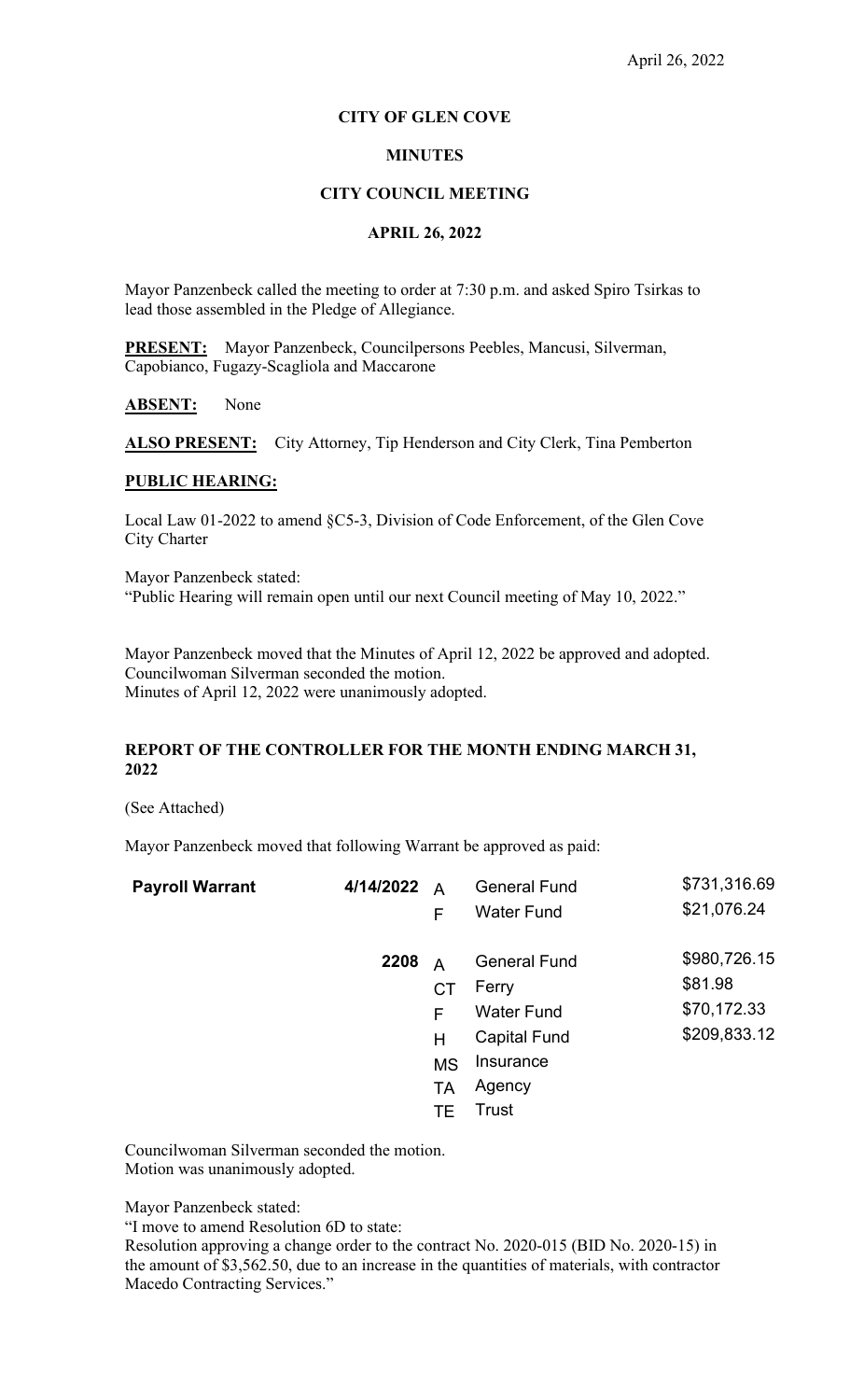Councilwoman Silverman seconded the motion. Motion was unanimously adopted.

Mayor Panzenbeck stated: "I move to add Resolution 6Q to tonight's agenda." Councilwoman Peebles seconded the motion. Motion was unanimously adopted.

Mayor Panzenbeck offered Resolutions 6A, 6C, 6D, 6E, 6F, 6G, 6H, 6I, 6J, 6K, 6L, 6M, 6N, 6O, 6P and 6Q, and moved for their adoption.

Councilman Mancusi offered Resolution 6B and moved for its adoption.

Resolution 6A

**BE IT RESOLVED**, that the Mayor is hereby authorized to enter into a license agreement with Eastern Star Cruises, Inc. ("Eastern Star") and the Glen Cove Industrial Development Agency permitting Eastern Star the use of the Glen Cove Ferry Terminal ("Terminal") to conduct recreational pleasure cruises from the Terminal commencing May 1, 2022 and ending April 30, 2023, at an annual fee of \$18,000. The terms and conditions of this agreement are essentially a continuation of an agreement that permitted Eastern Star the right to conduct cruises from the Terminal during the past year.

Resolution 6B

**BE IT RESOLVED,** that the City of Glen Cove cause to be removed that portion of the fence constructed on City property north and east of the East Island Bridge and north of Southland Drive to a point no closer than three (3) feet to the property line with property known as 1 Southland Drive.

Resolution 6C

**BE IT RESOLVED,** that the City Council hereby authorizes the Mayor to accept the proposal of and enter into an agreement with American Paving Inc., for emergency repairs to Morgan Memorial Park walkway, retroactive to April 14, 2022, in the amount of \$7,400.

Funding: H5110-52260-2009

Resolution 6D

**BE IT RESOLVED,** that the City Council hereby approve a change order to Contract No. 2020-015 (BID No. 2020-15) in the amount of \$3,562.50, due to an increase in the quantities of materials, with contractor Macedo Contracting Services.

Funding: H5110-52260-2032

Resolution 6E

**BE IT RESOLVED,** that the City Council hereby authorizes the Mayor to enter into a one year preventative maintenance agreement with Cummins Allison, to service the bill counter machine for the tax department, in the amount of \$409.00. Funding: A1310-55438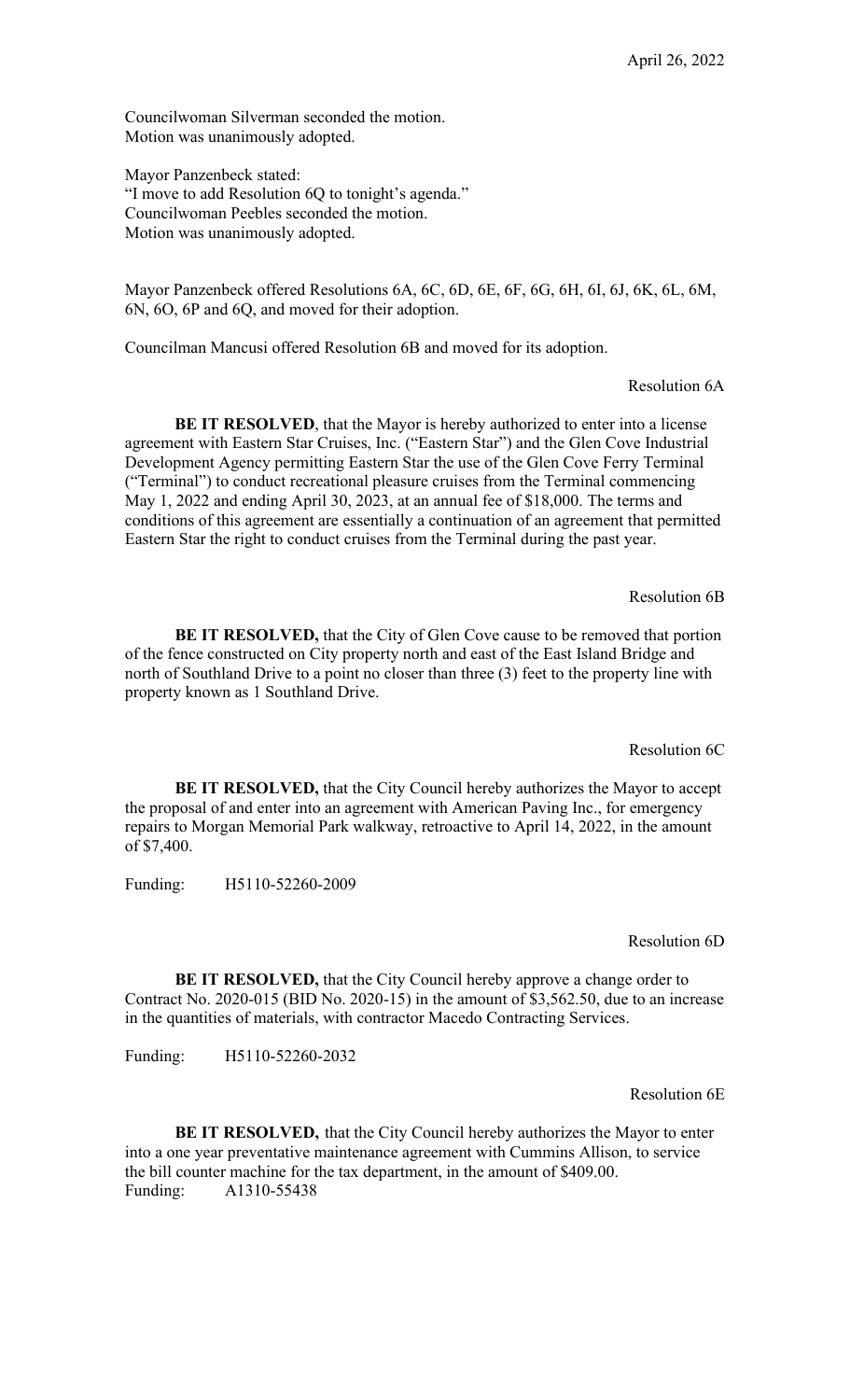**WHEREAS**, the Purchasing Agent was authorized to advertise for bids for Summer Camp Bus Transportation for Youth Bureau and Recreation; and

**WHEREAS**, Hendrickson Bus Corp., 64 Bayville Avenue, Bayville, New York 11709, submitted the lowest responsible bid; and

**WHEREAS,** it is in the best interest of the City to accept such bid;

**NOW, THEREFORE, BE IT RESOLVED**, that the Purchasing Agent is hereby authorized to accept the bid of Hendrickson Bus Corp., 64 Bayville Avenue, Bayville, New York 11709 , in the amounts of:

\*\$1,130.50 per day for one (1) bus everyday pick-up/drop off \*\$133 per hour for hourly rate for bus trips as per tentative itinerary

Funding: A7055-55415 A7050-55411

### Resolution 6G

**BE IT RESOLVED,** that the City Council hereby authorizes the Mayor to enter into an agreement with AMF Syosset Lanes, for the Youth Services and Recreation Summer Day Program, in the amount of \$959.20.

Funding: A7055-55436

# Resolution 6H

**BE IT RESOLVED,** that the City Council hereby authorizes the Mayor to enter into an agreement with The Magic of Amore Entertainment, for the Youth Services and Recreation Summer Day Program, in the amount of \$800.00

Funding: A7055-55436

Resolution 6I

**BE IT RESOLVED, that the City Council hereby authorizes the Mayor to enter** into an agreement with HollyRock Entertainment, for the Youth Services and Recreation Summer Day Program, in the amount of \$1,450.00.

Funding: A7055-55436

#### Resolution 6J

**BE IT RESOLVED,** that the City Council hereby authorizes the Mayor to enter into an agreement with Splish Splash, Long Island's Waterpark, for the Youth Services and Recreation Summer Day Program, in the amount of \$4,049.00.

Funding: A7055-55436

# Resolution 6K

**BE IT RESOLVED,** that the City Council hereby authorizes Chief William Whitton to attend New York State Association of Chiefs of Police Annual Training Conference, in the amount of \$1,125.97.

Funding: A3120-55442 A3120-55411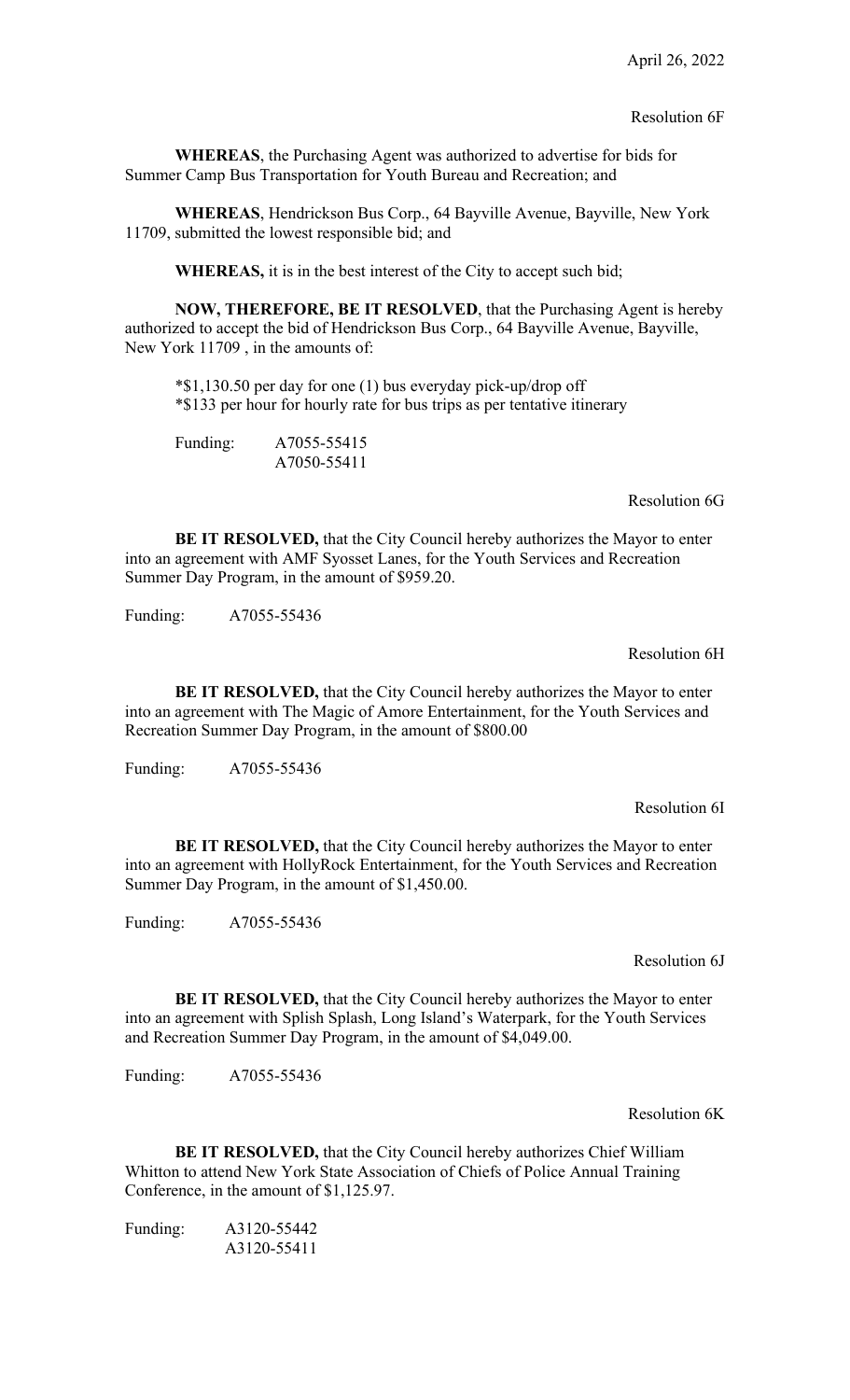# Resolution 6L

**BE IT RESOLVED,** that the City Council hereby authorizes Deputy Chief Chris Ortiz to attend New York State Association of Chiefs of Police Annual Training Conference, in the total amount of \$1,125.97.

| Funding: | A3120-55442 |
|----------|-------------|
|          | A3120-55411 |

# Resolution 6M

**BE IT RESOLVED,** that the City Council hereby authorizes Yelena Quiles and Jenna Belfiore to attend Legislation and Legal Environment training May 3, 2022, in the total amount of \$310.00

Funding: A1310-55442

# Resolution 6N

**BE IT RESOLVED,** that the City Council hereby authorizes Gold Coast Cruisers to host their annual car show at Morgan Memorial Park, June 26, 2022, with a rain date of August 14, 2022, 6:00 a.m. to 4:00 p.m.

Resolution 6O

**BE IT RESOLVED,** that the City Council hereby authorizes RXR to hold a "First Birthday Party", May 7, 2022, 12:00 p.m. to 4:00 p.m., at Garvies Point Great Lawn.

Resolution 6P

**BE IT RESOLVED,** that the City Council hereby authorizes Girl Bands Rock, Inc., d/b/a/ Girls Rising to hold a "Girls Rising Music Festival" on June 18, 2022, with a rain date of June 19, 2022, at Morgan Memorial Park, 12:00 p.m. to 9:30 p.m.

### Resolution 6Q

**BE IT RESOLVED,** that the City Council hereby authorizes Robert Picoli to attend Emergency Services UTV/ATV Safety training on May 15, 2022, in the total amount of \$299.00.

Funding: A4540-55442

Councilman Mancusi seconded the motion. Resolutions 6A, 6C, 6D, 6E, 6F, 6G, 6H, 6I, 6J, 6K, 6L, 6M, 6N, 6O, 6P and 6Q, were unanimously adopted. Resolution 6B was adopted by a vote of six (6) ayes and one (1) abstention, with

Councilwoman Fugazy-Scagliola abstaining.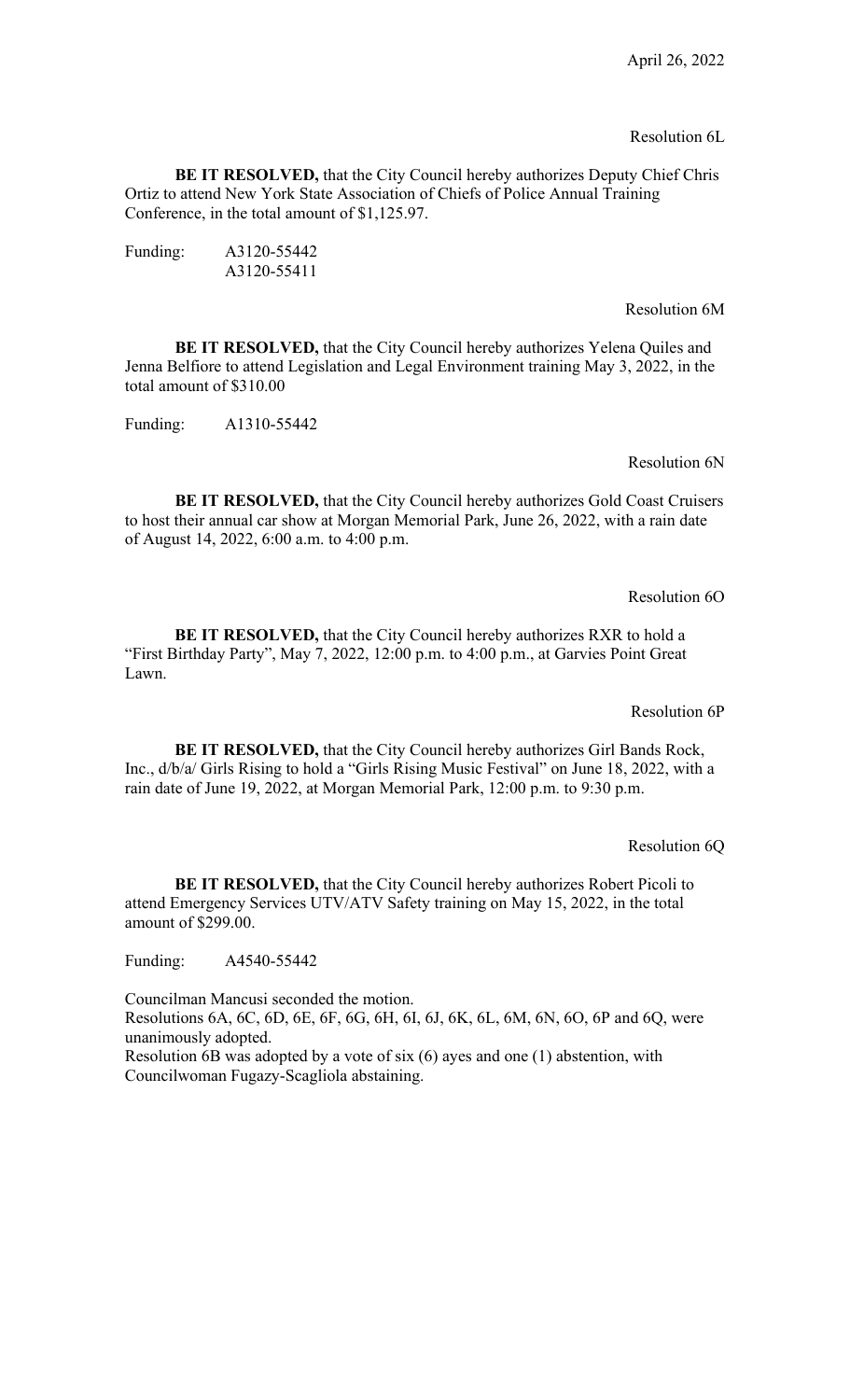Mayor Panzenbeck offered Resolutions 7A and 7B, and moved for their adoption.

Resolution 7A

**BE IT RESOLVED,** that the following persons are hereby appointed to Department of Public Works, as indicated, effective April 27, 2022 through November 30, 2022:

| <b>Name</b>       | <b>Position</b>  | <b>Salary</b> | <b>Budget Line</b> |
|-------------------|------------------|---------------|--------------------|
| Pierre L. Adams   | Seasonal Laborer | \$13.00       | A5110-51121        |
| Victor M. Miranda | Seasonal Laborer | \$13.00       | A5110-51121        |
| Nasean R. Barnes  | Seasonal Laborer | \$13.00       | A5110-51120        |
| Derek S. Cullum   | Seasonal Laborer | \$13.00       | A5110-51120        |
| Michael P.        | Seasonal Laborer | \$13.00       | A5110-51120        |
| Filippone         |                  |               |                    |
| William Nicholas  | Seasonal Laborer | \$13.00       | A5110-51120        |
| <b>Rudy Yanes</b> | Seasonal Laborer | \$13.00       | A5110-51120        |

#### Resolution 7B

**BE IT RESOLVED,** that the following persons are hereby appointed to Youth Services and Recreation, as indicated, effective April 27, 2022 through November 30, 2022:

| <b>Name</b>     | <b>Hourly Salary</b> |
|-----------------|----------------------|
| Danita Burton   | \$10.50              |
| Paul Cuomo      | \$11.00              |
| Kimberly Levitt | \$9.50               |
| Kayla Monahan   | \$10.00              |
| Amber Solomito  | \$10.75              |
| Debora Solomito | \$11.75              |
| Ana Zelaya      | \$9.00               |

Budget Line: A7050-51120

Councilwoman Silverman seconded the motion. Resolutions 7A and 7B were unanimously adopted.

Mayor Panzenbeck offered Resolutions 8A, 8B, and 8C, and moved for their adoption.

Resolution 8A

**BE IT RESOLVED,** that Kenneth Weinstein is hereby appointed to the Planning Board, effective April 27, 2022 through December 31, 2023.